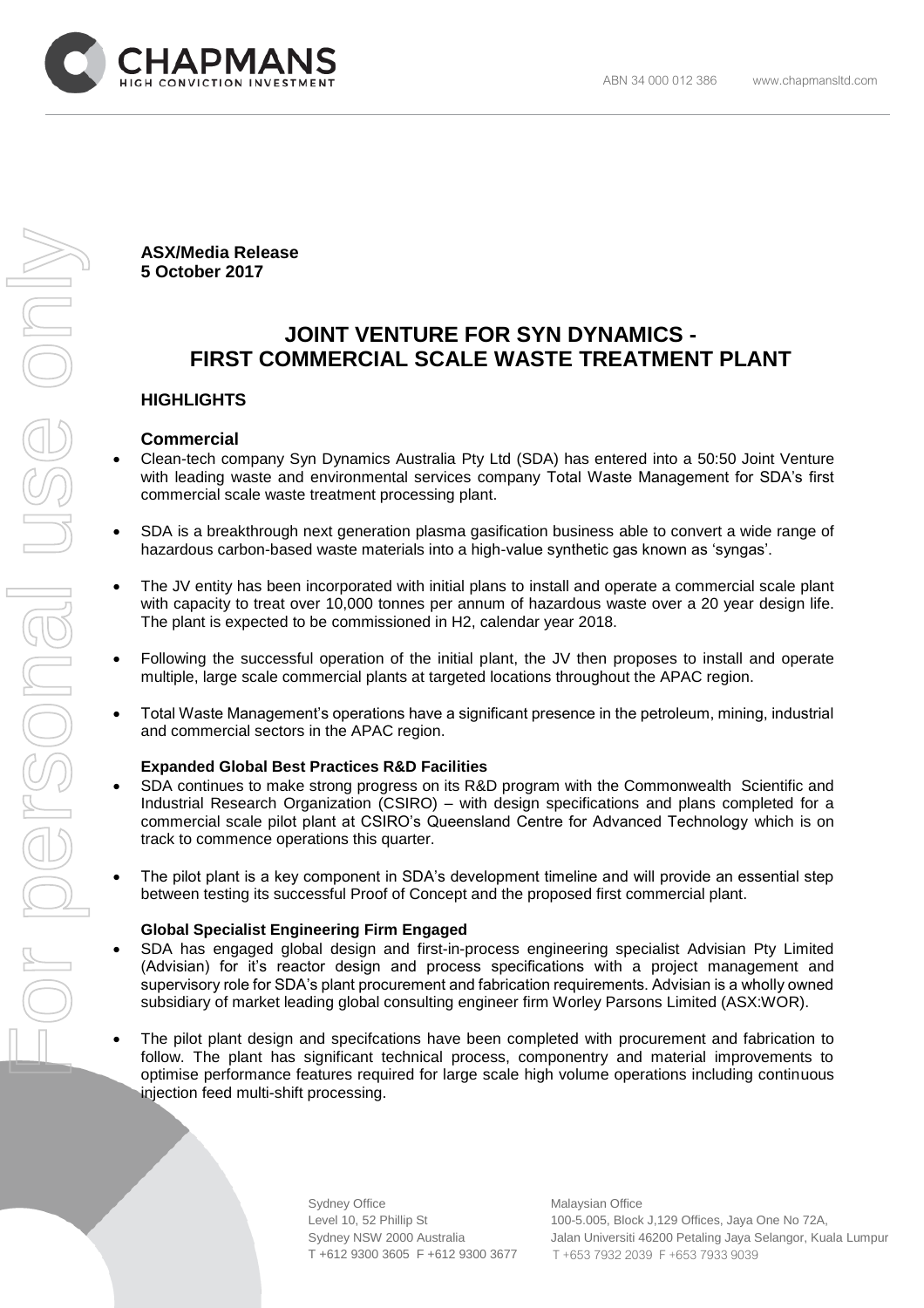• Chapmans' subsidiary Chapmans Opportunities has a strategic 80% interest in SDA, and views the successful commercialisation of SDA's waste-to-energy technology as being highly value accretive.

#### **TWM HAZTEK Holdings Pty Ltd**

The Directors of Chapmans Limited (ASX: CHP) (Chapmans, the Company) are pleased to announce that cleantech business Syn Dynamics Australia Pty Ltd (SDA) has successfully completed due diligence and has formally entered into a Joint Venture Agreement (Joint Venture) with leading APAC region waste and environmental services company, Total Waste Management, for SDA's first commercial scale hazardous waste-to-energy plant.

The Joint Venture is a significant milestone for SDA and its next-generation plasma gasification technology which converts a wide range of waste material into a high value synthetic gas (syngas). It formally brings together SDA's market leading technology with a major waste management operator with the scope to maximise the commercial potential of SDA's technology.

The Joint Venture company, registered as TWM HAZTEK Holdings Pty Ltd is an equal 50:50 owned entity with equal board representation from both parties, proposed to comprise two board members from each party.

# **Under the Joint Venture the parties propose to;**

- Install and operate a commercial scale plant with a capacity to treat +10,000 tonnes per annum of hazardous waste over a 20 year design life – the plant is expected to be commissioned in H2, calendar year 2018;
- bulk test various waste feedstock samples from a range of existing TWM Asia Pacific customers in order to refine and maximise processing efficiencies for the first commercial scale plant;
- initially focus on hazardous waste from the oil & gas and petrochemical industries;
- utilise the findings of the operation of this initial commercial scale plant to develop further larger scale commercial product offerings, suitable for a range of hazardous waste materials; and
- then install and operate multiple, large scale commercial plants at targeted locations throughout APAC.

The Joint Venture will also obtain relevant permits and environmental approvals required for the construction and processing of waste feedstocks at the commercial scale plant, and additional commercial plants constructed under the Joint Venture.

Chapmans subsidiary company, Chapmans Opportunities Limited (COL), has a majority, strategic 80% interest in SDA. SDA's breakthrough next generation plasma gasification technology (Plasma Hydrous Pyrolysis, PHP) converts a wide range of waste materials into high value syngas. PHP is able to remediate 100% of hazardous waste feedstocks (excluding any residual metals) into non-hazardous products including syngas compared to other competing technologies which typically achieve significantly lower conversion rates, produce tars and toxic chemicals which along with exceptionally high energy consumption requirements, limits their mass scale adoption. • Chapmana' subsidiary Chapmana Opportunites has a strategic 80% interest in SDA, and views the Direction of Chapmana (HCC) (Chapmana, the Company) are leased to announce that detection in the buenon of Distribution of the

TWM is a world class APAC-focused waste and environmental services company headquartered in Papua New Guinea. Its operations cover key industries including; petroleum, mining, industrial and the commercial sector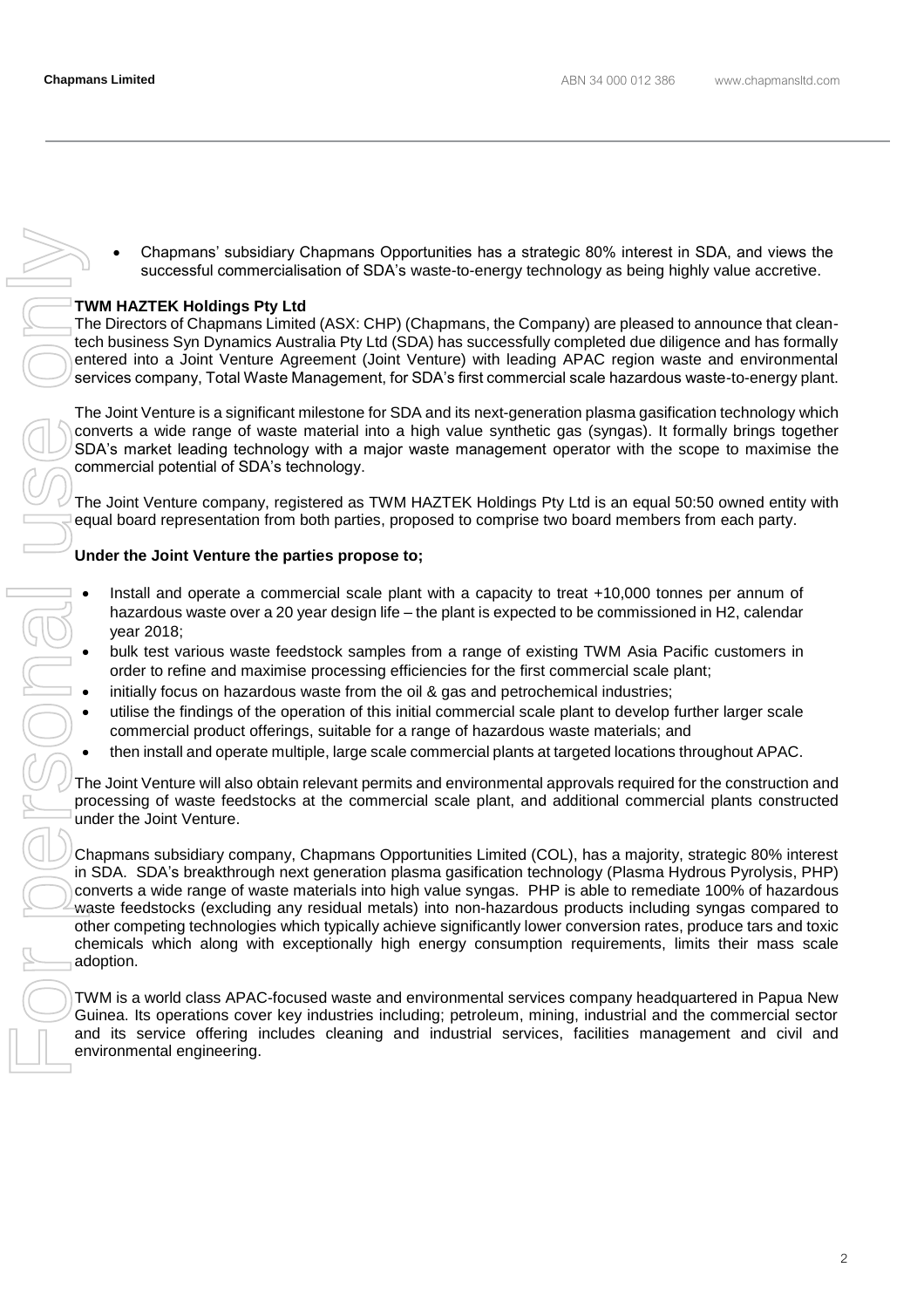# **TWM Director Kori Chan said:**

*"We are delighted to form our Joint Venture with Syn Dynamics and bring together best-of-breed technical, commercial and operational experience. Through our Joint Venture we believe we are well positioned to capitalise on the growing requirements of our customers for a new and compelling sustainable solution for their hazardous waste."*

# **SDA Director Anthony Dunlop said:**

*"The incorporation of TWM HAZTEK and preparation for our first commercial scale plant is an important milestone for Syn Dynamics and Chapmans. We are excited to join forces with TWM. We have clear alignment of objectives and a strong cultural fit including a commitment to delivering unique value and service to our customers."*

# **CSIRO R&D Program – Tangible Results Driving Real Value**

SDA recently completed a highly successful 12 month R&D and Commercialisation Project with the Commonwealth Scientific and Industrial Research Organization (CSIRO). Under this Project, SDA engaged CSIRO to conduct a first phase scientific validation program at its Queensland Centre for Advanced Technology (QCAT) facility located in Pullenvale Queensland, which amongst other domains, specialises in gasification processing technologies. During this critical first phase of commissioning, testing and analysis, CSIRO achieved major milestones including:

- Installing and integrating SDA's plasma reactor into CSIRO's QCAT gasification research facility;
- Establishing SDA's reactor as a measurable and stable scientific instrument;
- Validating SDA's (PHP) plasma reactor processing as a hazardous waste conversion technology;
- Enhancing SDA's plasma reactor's capabilities to underpin fundamental development research; and
- Establishing an advanced analytical capability able to quantify reaction results and syngas properties with scientific precision.

CSIRO continued with a second phase focused on expanding knowledge surrounding waste feeds, plasma control, and energy and mass balances in order to provide sufficient data for design engineering of a commercial plant. CSIRO were successful in advancing PHP knowledge and again achieved major advances including:

- making significant progress in electrode configuration and design;
- making important scientific discoveries around PHP processes; and
- increasing plasma volume whilst reducing power requirements by nearly an order of magnitude.

SDA and CSIRO have agreed to extend the R&D and continuous improvement testing program at QCAT, and continue to make strong progress. Current work being undertaken includes;

- Design, contruction and commissioning of a commercial scale Pilot Plant (see below) which is able to function as test rig operatable across a broader range of temperatures and pressures;
- Extending QCAT's analytic infrastructure in order to widen the hazardous waste types tested; and
- Testing advanced hazardous waste injection systems.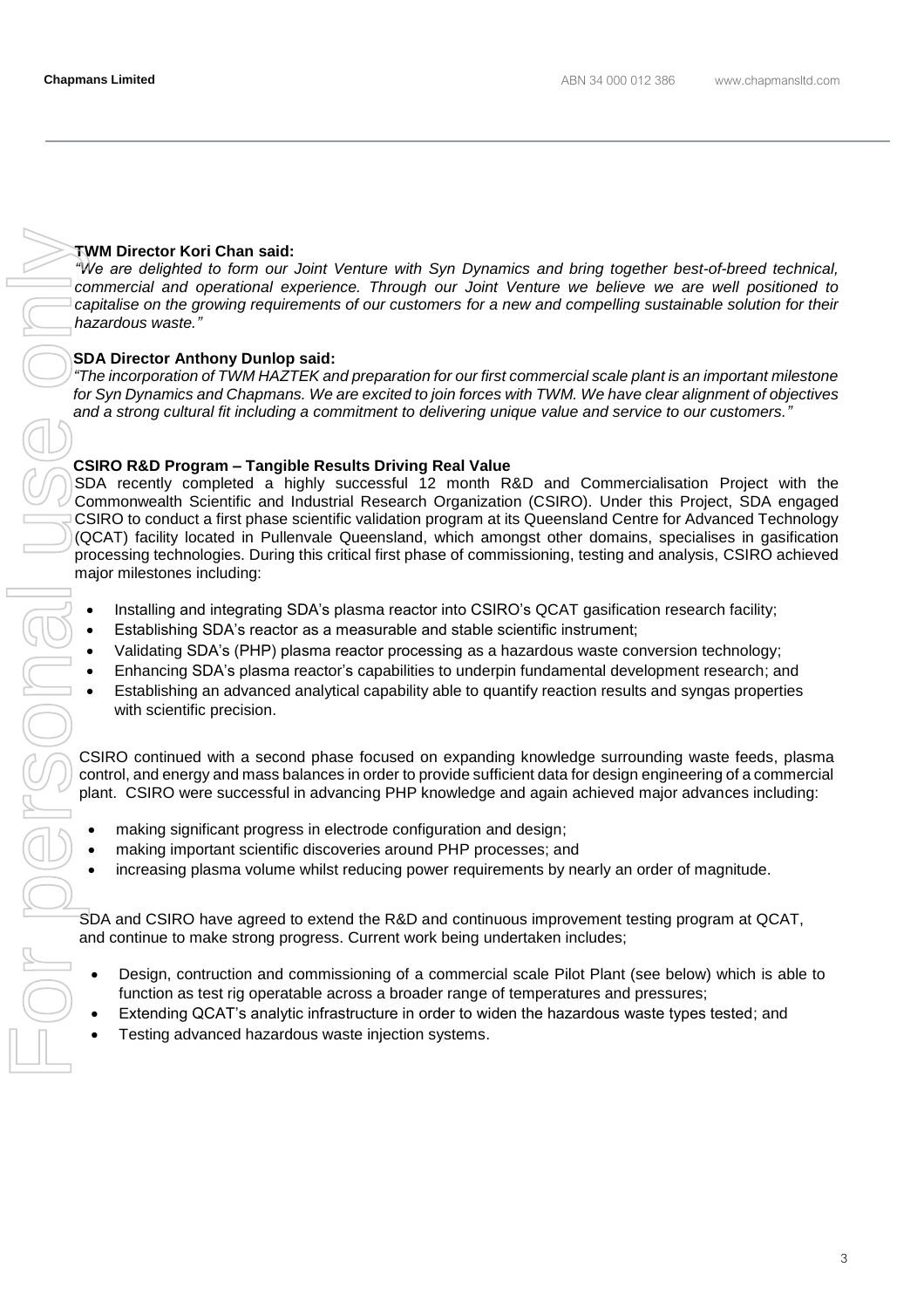# **Next Phase of R&D Project - Commercial Scale Pilot Plant**

SDA has engaged specialist design and process engineering consulting firm Advisian Pty Ltd, a wholly owned subsidiary of global consulting engineering group Worley Parsons Limited (ASX: WOR), to manage the design, specification, procurement, fabrication and construction of a commercial scale pilot plant at CSIRO's QCAT facility.

With approximately 3,000 employees servicing the Americas, China and the Asia Pacific region, Europe, the Middle East and Africa, including specialist expertise across Hydrocarbons, Minerals & Metals, Infrastructure and Chemicals, Advisian brings global resources and experience to SDA's commercialisation requirements including:-

- Business Case design, testing and analysis;
- Project Feasibility Analysis including detailed modelling and financial analysis;
- Technical assessment, procurement and risk analysis;
- Environmental Analysis and Planning;
- Support with Quality Assurance, Regulatory Assessment and Compliance

The commercial scale Pilot Plant represents the next phase of the R&D program and commercialisation plan for SDA's waste-to-energy technology, ahead of its proposed full scale commercial roll-out. Work on the Pilot Plant is progressing well and remains on schedule to be completed this year.

The Pilot Plant will have a throughput capacity of 40kg of waste material per hour and represents a key milestone in the technology's successful development process, providing an essential step between its successful laboratory scale batch processing and the first industrial scale commercial plant.

# **About Plasma Gasification and Syn Dynamics' Technology**

Gasification is a process by which carbon based material is converted into a gaseous fuel, namely a mixture of carbon monoxide and hydrogen – also known as synthetic gas or syngas.

Plasma gasification is a next-generation extension of the gasification process and has undergone a surge in interest and commercial application over recent years. It uses an ionized gas (a plasma) to convert the organic matter into syngas or solid waste.

SDA's Plasma Hydrous Pyrolysis (**PHP**) technology is designed to address the performance, efficiency and scale characteristics of existing gasification technology with the objective of optimising conversion, cost and accessibility requirements of global waste mass markets.

PHP has the advantages, relative to other gasification systems, of having no formation of tars which are detrimental to gasification systems and no toxic chemicals (such as dioxins) produced in the gas stream.

Syngas is a global commodity in its own right and represents a key building block of modern chemical industry, with a wide range of commercial uses and applications. These include electricity generation and as a liquid fuel source.

Syn Dynamics' plasma gasification technology has three compelling technical advantages;

- Its extremely high waste-to-syngas conversion rate which contributes to its cost effectiveness;
- Its ability to treat a wide range of waste material including hazardous waste, biomass and landfill, in addition to solid hydrocarbons such as coal; and
- Unique reactor architecture resulting in much lower CAPEX and OPEX profiles.